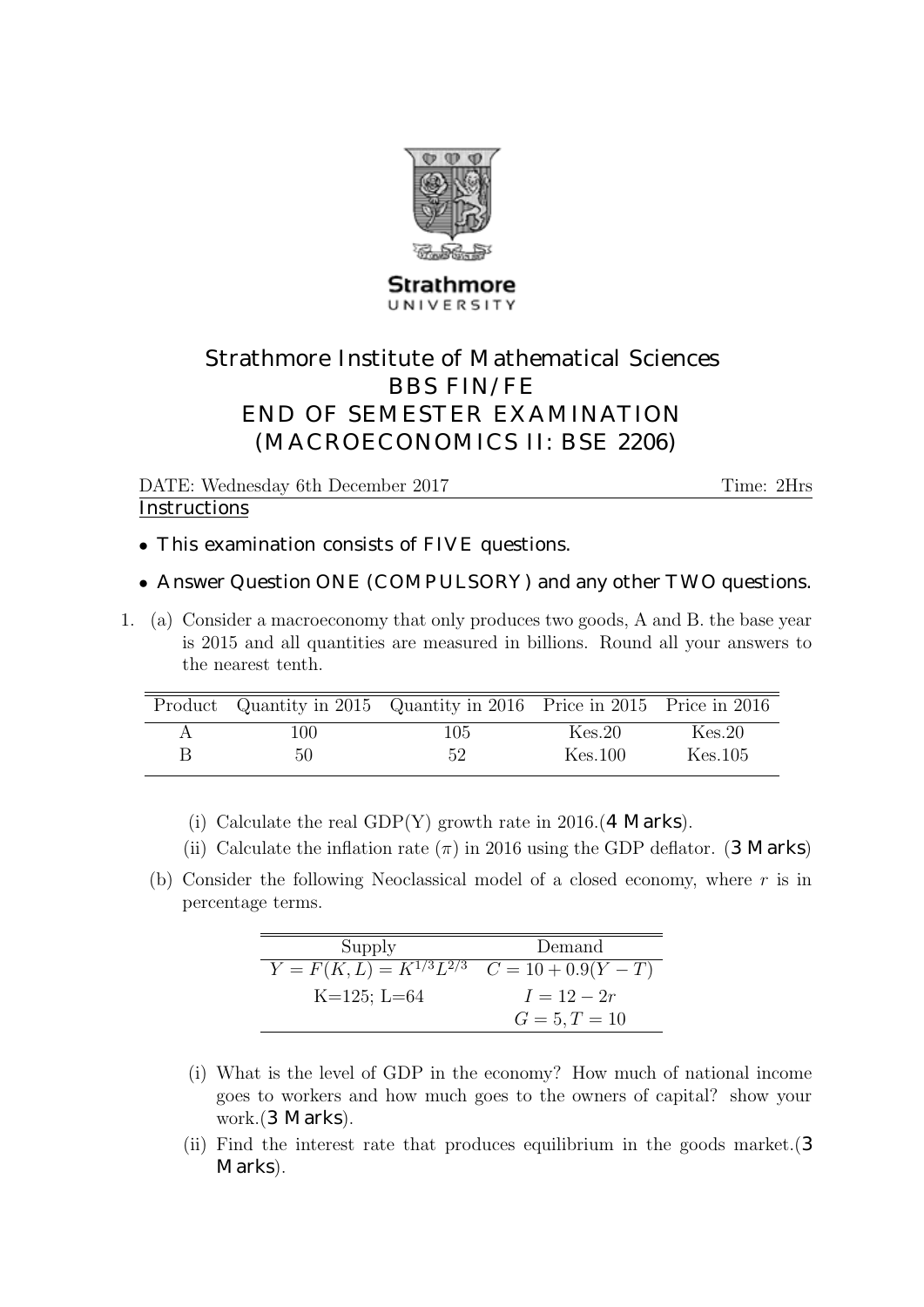- (c) Explain how each of the following events affects the monetary base, the money multiplier, and the money supply. (2 marks)
	- (i) The central bank of Kenya increases the interest rate it pays banks for holding reserves. (1.5 Marks).
	- (ii) ) Rumors about a computer virus attack on ATMs increase the amount of money people hold as currency rather than demand deposits. (1.5 Marks).
- (d) Suppose we have found a small open economy with perfect capital mobility. If consumers in the country experience a permanent preference shift towards increased consumption (at any level of income), what happens to the long run equilibrium real exchange rate and the real world interest rate? (3 Marks)
- (e) Using Solow model of economic growth, explain what happens to steady-state capital per worker and the income per worker in response to each of the following exogenous changes.
	- (i) A change in weather patterns increases the depreciation rate.(3 Marks).
	- (i) Better birth-control methods reduce the rate of population growth.(3 Marks)
- (f) According to the IS-LM model, what happens in the short-run to the interest rate, income, and consumption when the central bank increases the money supply. (3 Marks)
- 2. (a) Consider the following stylized economy;

| Goods market                        | Financial market                            |
|-------------------------------------|---------------------------------------------|
| Goods demand: $AD = C + I + G$      | Money supply: $\frac{M^s}{P} = 36$          |
| Consumption: $C = 30 + 0.5Y_D$      | Money demand: $\frac{M^d}{P} = 0.2Y - 240r$ |
| $Y_D = Y - T$                       |                                             |
| Investment: $I = 10 + 0.25Y - 200r$ |                                             |
| Government exp: $G = 30$            |                                             |

- (i) Assume a balanced budget. Derive the IS relation (4 Marks)
- (ii) Derive the LM relation (2 Marks)
- (iii) Solve for the equilibrium interest rate, equilibrium output,and equilibrium private consumption (4 Marks)
- (b) Explain five social costs of a steady and predictable rise in general price level (10 Marks)
- 3. (a) Suppose that the velocity of money  $\vee$  is constant, the money supply M is growing at 5% per year, real GDP  $\mathsf{Y}$  is growing at 2% per year, and the real interest rate is  $\mathsf{r} = 4\%$ . Assume that  $\pi = \pi^e$ , meaning that ex-post inflation rate is always equal to the expected rate.
	- (i) Find the value of nominal interest rate  $i$  in this economy. (2 Marks)
	- (ii) If the central bank increases the money growth rate by 2% per year, find the change in nominal interest rate  $\Delta i$  (2 Marks)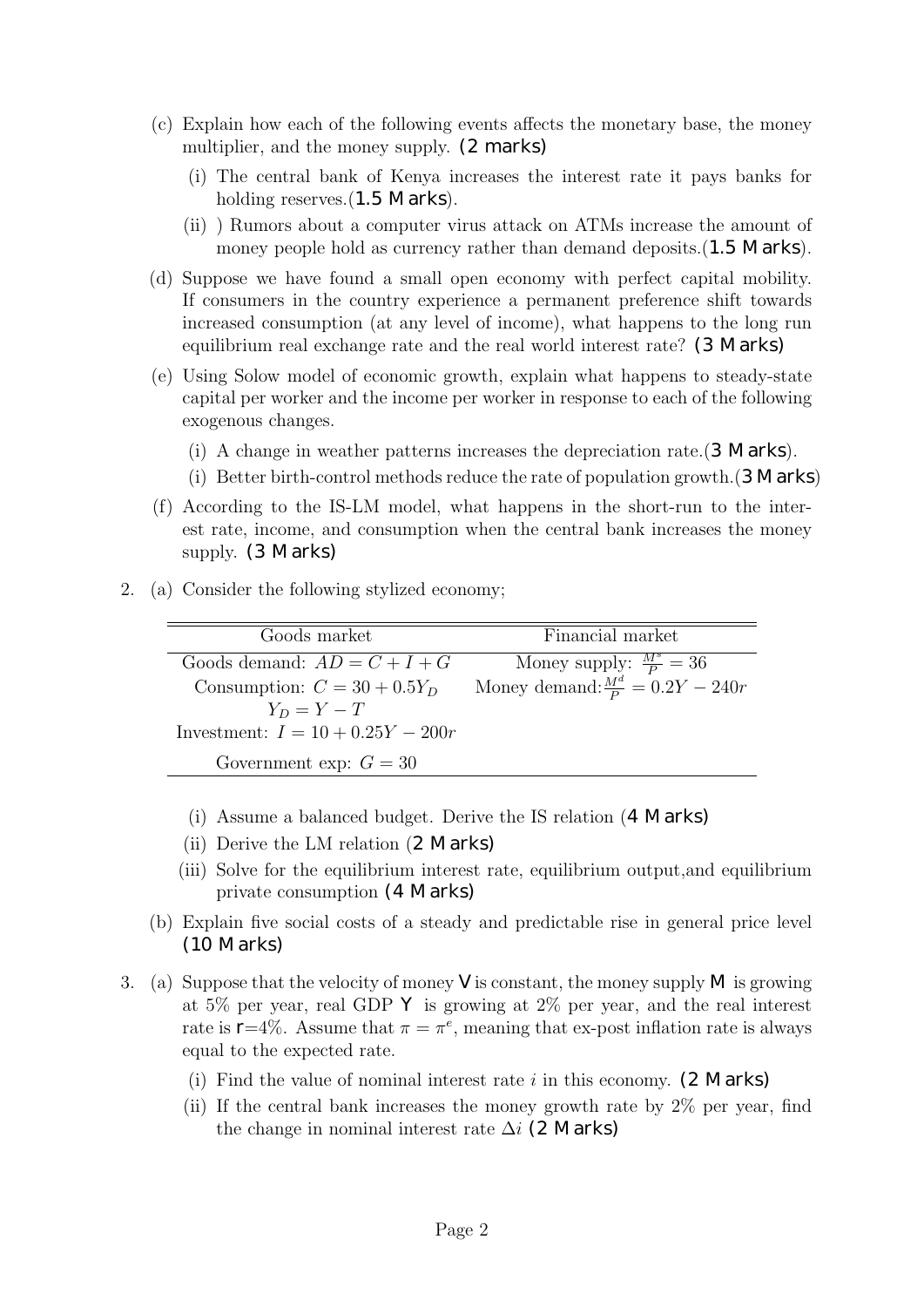- (b) Explain the relationship between inflation and unemployment implied by the Philips curve. In your answer make sure to explain the role played by expectations. use diagrams to illustrate your answer (6 Marks)
- (c) Consider an economy described by the following equations:

$$
Y = C + I + G + NX
$$
  
\n
$$
Y = 8000
$$
  
\n
$$
G = 2500
$$
  
\n
$$
T = 2000
$$
  
\n
$$
C = 500 + \frac{2}{3}(Y - T)
$$
  
\n
$$
I = 900 - 50r
$$
  
\n
$$
NX = 1500 - 250\epsilon
$$
  
\n
$$
r = r^* = 8
$$

In this economy, solve for private saving, public saving, national saving, investment, the trade balance, and the equilibrium exchange rate. (7 marks)

(d) Use the following data to calculate the unemployment rate (3 Marks)

| Total population            | 1,000,000 |
|-----------------------------|-----------|
| Number of adults employed   | 450,000   |
| Number of unemployed adults | 90,000    |
| Labor force                 | 500,000   |

- 4. (a) Explain using diagrams to support your answer, the effect of a monetary expansion on the exchange rate, the current account and output assuming a floating exchange rate.(8 Marks)
	- (b) For each of the following, state whether statement is true/false/uncertain. Justify your answer with a short argument. (Note: no credit will be given for a response without an explanation.
		- (i) In an open economy, fiscal policy is more effective than (or at least as effective as) monetary policy (in terms of changing output)(4 Marks)
		- (i) From Kenya's perspective, freedom of international capital movement in and out of the country is only sustainable if the central bank sacrifices either exchange rate stability or an activist monetary policy (4 Marks)
	- (c) The government raises taxes by Kes.100 billion. If marginal propensity to consume is 0.6, what happens to the following? Do they rise or fall? By what amounts?
		- (i) Public saving (2 Marks)
		- (ii) Private saving (2 Marks)
- 5. (a) Suppose that the production function in a given country is given by:

 $Y_t = F(K_t, A_t L_t) = K_t^{\alpha} (A_t L_t)^{1-\alpha}$ 

. Where  $Y_t$  is total output at time t,  $K_t$  is the level of capital,  $A_t$  is the level of technology,  $L_t$  is labour force and  $0 < \alpha < 1$  is a constant.